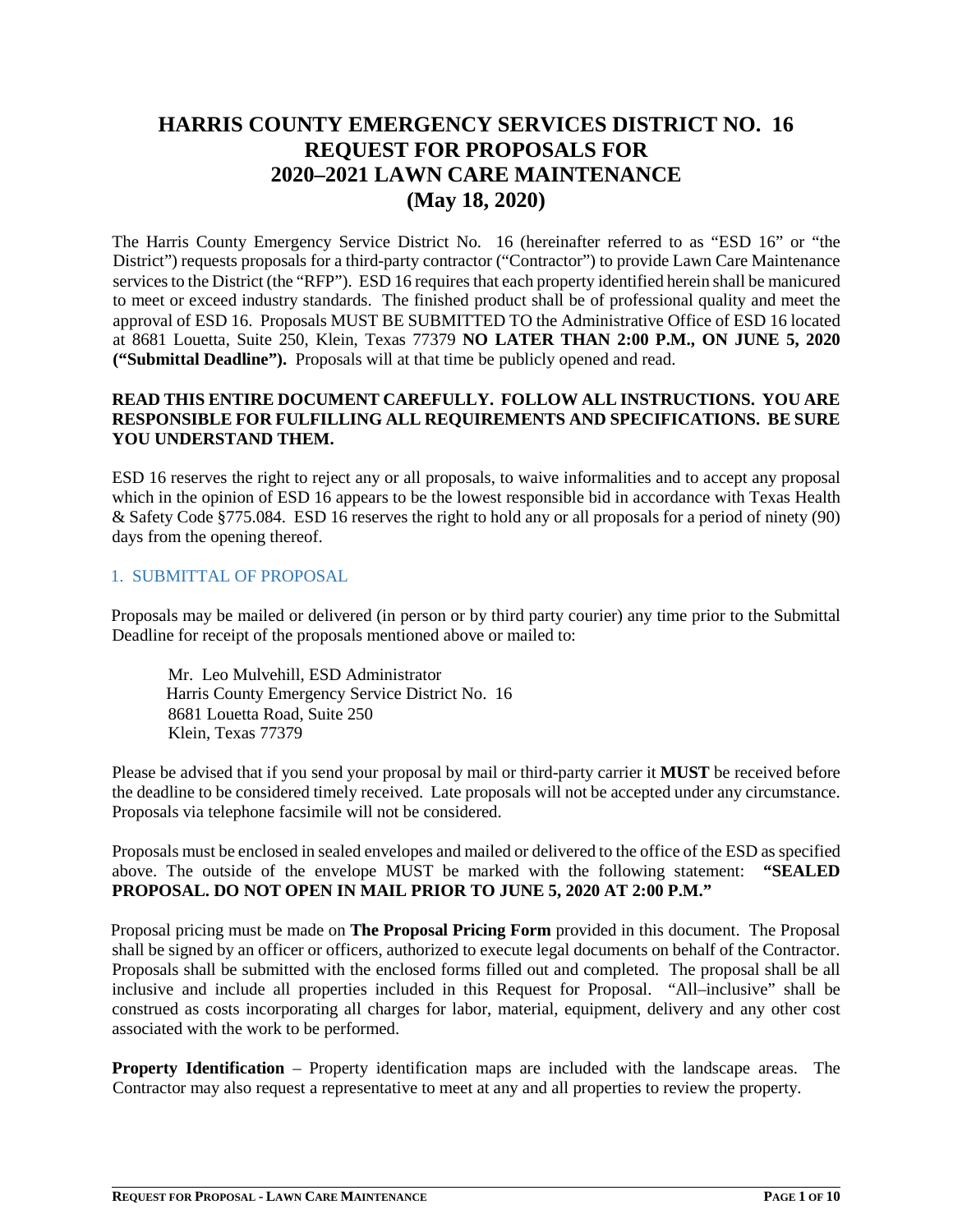**Signed Proposal Considered an Offer** – Receipt of a signed proposal shall be considered an offer on the part of the Contractor. The terms, conditions and specifications of this proposal will become part of the contract, if the proposal shall be deemed approved and accepted by ESD 16. In the event of a default on the part of the Contractor after acceptance, ESD 16 may take such action as it deems appropriate including legal action for damages or specific performance.

**Cost for Proposal Preparation –** Any costs incurred by Contractors in preparing or submitting proposals are the Contractors' sole responsibility.

**Time for Acceptance** – Each proposal shall state that it is a binding offer which may be accepted within a period of ninety (90) days following the Submittal Deadline. Although the contract is expected to be awarded prior to that time, the 90–day period is requested to allow for unforeseen delays or problems.

**Right to Submitted Material –** All responses, inquiries, or correspondence relating to or in reference to this Request for Proposals, and all other reports, charts, displays, schedules, exhibits, and other documentation submitted by the Contractors shall become the property of ESD 16 when received. After opening of the bid packages, the information contained in the bid package is no longer confidential and remains subject to the Texas Public Information Act requirements.

**Collusive Bidding** – The vendor's signature on ESD 16 "Request for Proposal" is a guarantee that the prices quoted have been arrived at without collusion with other eligible Contractors and without effort to preclude ESD 16 from obtaining the lowest possible competitive price.

**Conflict of Interest** – All Contractors must disclose in writing with their proposal the name of any owner, officer, director, or agent who is also an employee of HCESD No 16. All Contractors must also disclose in writing with their proposal the name of any employee of ESD 16 who owns, directly or indirectly, an interest of five percent (5%) or more in the Contractor's firm or any of its branches or subsidiaries. By submitting a proposal, the Contractor certifies that there is no relationship between the Contactor and any person or entity which is or gives the appearance of a conflict of interest related to this RFP. Please complete the attached 1295 Form included with this Request for Proposals.

**Errors and Omissions** – The Contractor shall not take advantage of any errors or omissions in this RFP. The Contractor shall promptly notify ESD 16 of any omissions or errors found in this document.

**Proposal Opening** – The proposal deadline is **NO LATER THAN 2:00 P.M., ON JUNE 5, 2020.** On that date and time the package containing the proposals from each responding Contractor will be publicly opened. At that time the name of the Contractor and the cost(s) offered will be announced. This is an open and public meeting. Interested parties may attend. However, it must be noted that these costs and their components are subject to further evaluation for completeness and correctness. Therefore, the cost(s) announced at that time may not be an exact indicator of the Contractor's pricing position.

**Evaluation Criteria** – ESD 16 at its sole discretion, following an objective evaluation, will award this contract to the most responsible, responsive Contractor. In addition to these considerations, the evaluators may request additional information, oral presentations or discussions with any or all of the responding Contractors to clarify elements of their proposal or to amplify the materials presented in any part of the proposal. However, Contractors are cautioned that the evaluators are not required to request clarification; therefore, all proposals should be complete and reflect the most favorable terms available from the Contractor.

**Independent Investigations** – ESD 16 reserves the right to make independent investigations as to the qualifications of the Contractor. Such investigations may include contacting existing customers.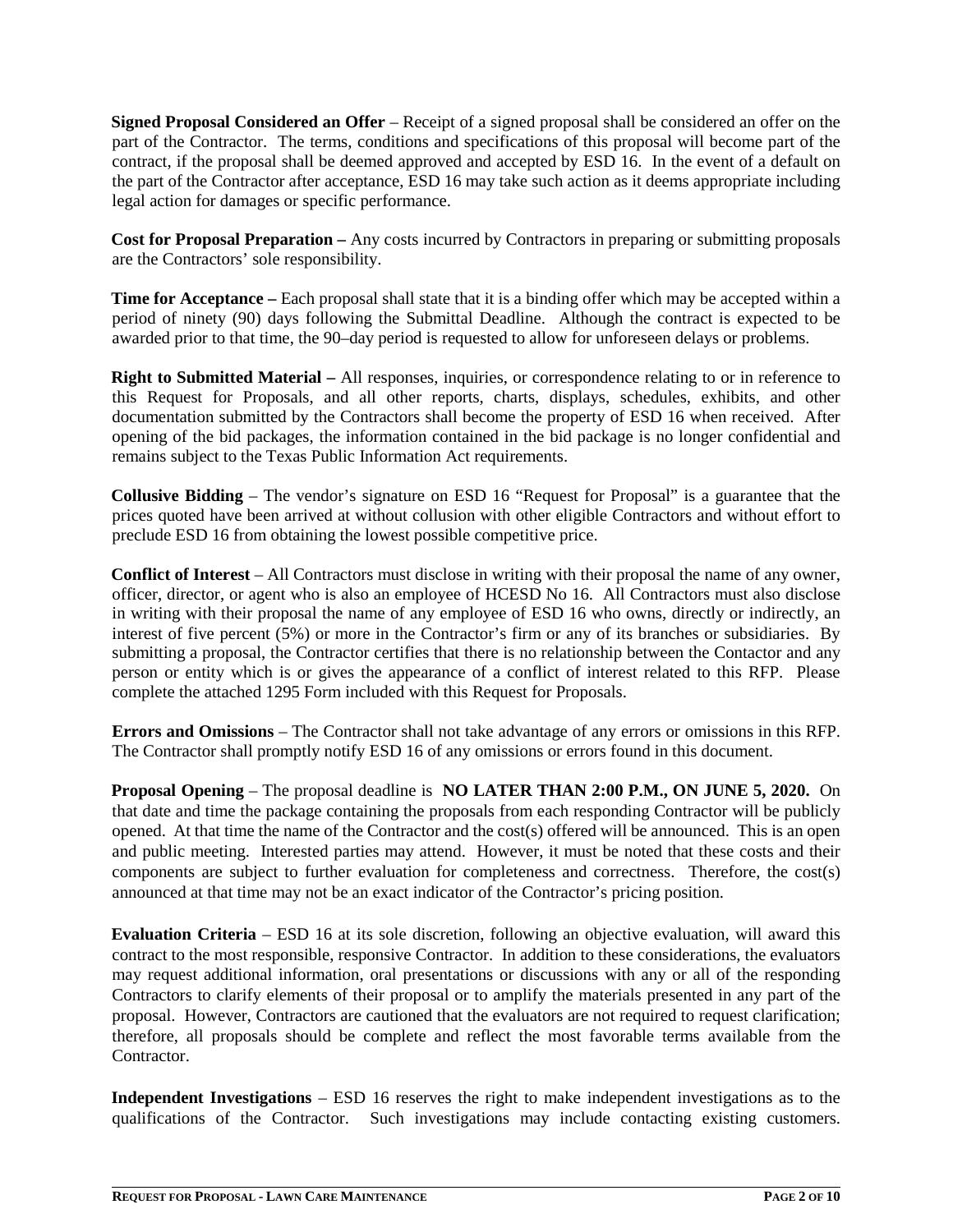Contractors should keep in mind that this is a Request for Proposals and not a request to contract. ESD 16 reserves the unqualified right to accept or reject any and all proposals, and to waive any irregularities as may be permitted by law when it is deemed that such action will be in the best interest of ESD 16.

**Reference to other Data** – Only information which is received in response to this Request for Proposals will be evaluated. Reference to information previously submitted shall not be evaluated.

**Award of Bid** – ESD 16 will award this contract to the most responsible, responsive Contractor. Award of the contract to one Contractor does not mean that the other proposals lacked merit. Award of the contract signifies that after all factors have been considered, the selected proposal was deemed most advantageous to ESD 16.

**Notification of Award –** After all prerequisites and specifications have been met by the Contractor and the award for Lawn Care and Maintenance Services has been made, the successful Contractor will be notified within ten (10) working days of this award. ESD 16 will notify the successful Contractor in writing, either by a LETTER OF AWARD or a PURCHASE ORDER or both. VERBAL NOTIFICATION OF THE AWARD OF THIS CONTRACT IS NOT CONSIDERED A RELIABLE MODE OF NOTIFICATION AND, THEREFORE, WILL NOT BE RECOGNIZED AS AN OFFICIAL NOTIFICATION*.*

**Questions** – Questions related to this Request for Proposal shall be addressed to Leo Mulvehill, ESD Administrator at 281.607.4660 or by email to Leo Mulvehill [LMulvehill@hcesd16.org](mailto:LMulvehill@hcesd16.org) (the designated "Contact Person" for ESD 16).

#### 2. General Conditions and Financial Provisions

**Contractor Qualifications** – The successful Contractor shall have been in the Lawn Care and Maintenance business for a minimum of two (2) years and have an owner representative available during normal business working hours to address any problems or complaints.

**Term** – The contract period is for one (1) year and shall be based on terms set forth in the bid package. ESD 16 will consider renewal options for successive one (1) year terms, based upon the same terms and conditions and any renewal is subject to approval by ESD 16. ESD 16 reserves the right to rebid and is not automatically bound to renew. Renewals may be made ONLY by written agreement between ESD 16 and the Contractor. The Contractor is bound to the quoted prices for the full twelve (12) months and any price escalations during the initial term are limited to those stated by the Contractor in the original bid.

**Start of Work** – Work is to begin upon issuance of an executed Purchase Order.

**Payment Terms – Payment terms are NET forty-five (45) days following receipt of a valid invoice and** must be submitted to:

Harris County Emergency Service District No. 16 Attn: Accounts Payable 8681 Louetta Road, Suite 250 Klein, Texas 77379

**Billing** – Billing shall be an average monthly fee divided by twelve (12) from the annual contract fee. All missed mowing due to rain shall be deducted. Any work authorized in writing and completed outside the scope of this RFP shall be billed separately.

**Subcontracting –** The Contractor shall not have the right or power to assign or transfer its interest in the contract to a third-party.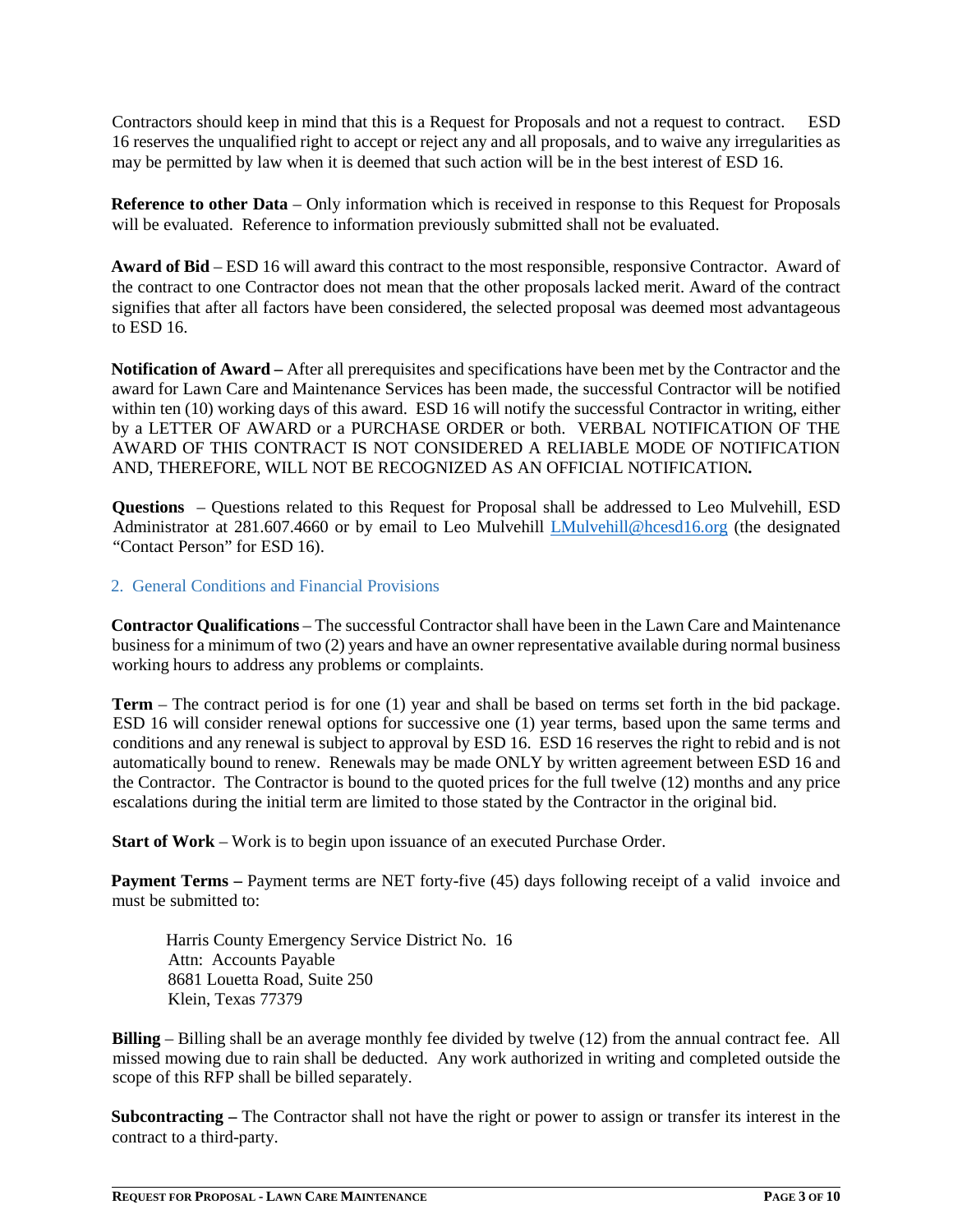**Changes –** ESD 16 shall have the right, at any time, to alter the specifications to meet increased or decreased needs. If any such changes cause an increase or decrease in the cost or the time required for the performance, or otherwise affects any other provision of this agreement, the parties shall endeavor to agree upon an equitable adjustment and the parties' agreement shall be modified in writing accordingly.

**Non–Discrimination –**The Contractor shall not discriminate against any individuals and will take proactive measures to assure compliance with all Federal and State requirements concerning fair employment, employment of people with disabilities, and concerning the treatment of all employees without regard to discrimination based upon age, race, color, religion, sex, national origin or disability.

**Labor Standards –** Contractor must comply with all applicable local, state and federal rules in performing its services under this award.

**Insurance** – All offerors shall review ESD 16 insurance requirements and return proof of Contractor insurance with the proposal. Insurance requirements are included in the bid package.

**Insurance Coverage –**During the term of the contract, the Contractor at its sole cost and expense shall provide commercial insurance of such type and with such terms and limits as may be reasonably associated with the contract. At a minimum, the Contractor shall provide and maintain the following coverage and limits:

- Worker's Compensation The Contractor shall provide and maintain Worker's Compensation Insurance, as required by the laws of Texas, as well as employer's liability coverage with minimum limits of \$500,000.00, per occurrence, \$500,000, per disease per employee and \$1,000,000.00 in the aggregate. This insurance must include and cover all of the Contractor's employees who are engaged in any work under the contract.
- Commercial General Liability Including but not limited to the coverage indicated below. Coverage shall not contain any restrictive endorsements nor exclude or limit Products, Completed Operations, Contractual Liability, or Cross Liability. ESD 16 shall be named as an Additional Insured on a primary/non–contributory basis.

| Each Occurrence:                 | \$500,000   |
|----------------------------------|-------------|
| Personal and Advertising Injury: | \$500,000   |
| Products/Completed Operations:   | \$500,000   |
| General Aggregate (per project): | \$1,000,000 |

- Automobile Automobile Liability Insurance to include liability coverage, covering all owned, hired and non–owned vehicles used in connection with the contract. The minimum combined single limit shall be \$1,000,000 bodily injury and property damage; \$500,000 uninsured/under insured motorist and \$5,000 medical payment. ESD 16 shall be named as an Additional Insured on a primary/non–contributory basis.
- Umbrella/Excess Liability ESD 16 shall be named as an Additional Insured on a primary/non– contributory basis. Each Occurrence/Aggregate shall not be less than \$500,000.

**Insurance Requirements –** ESD 16 reserves the right to require additional insurance if necessary. Coverage shall be issued by companies licensed by the Texas Department of Insurance to conduct business in Texas, unless said coverage is not available or economically feasible except through an excess or surplus lines company, in which case the company should be registered to do business in Texas. Companies shall have an A.M. Best rating of at least A–VII. Contractor shall furnish evidence of such insurance to ESD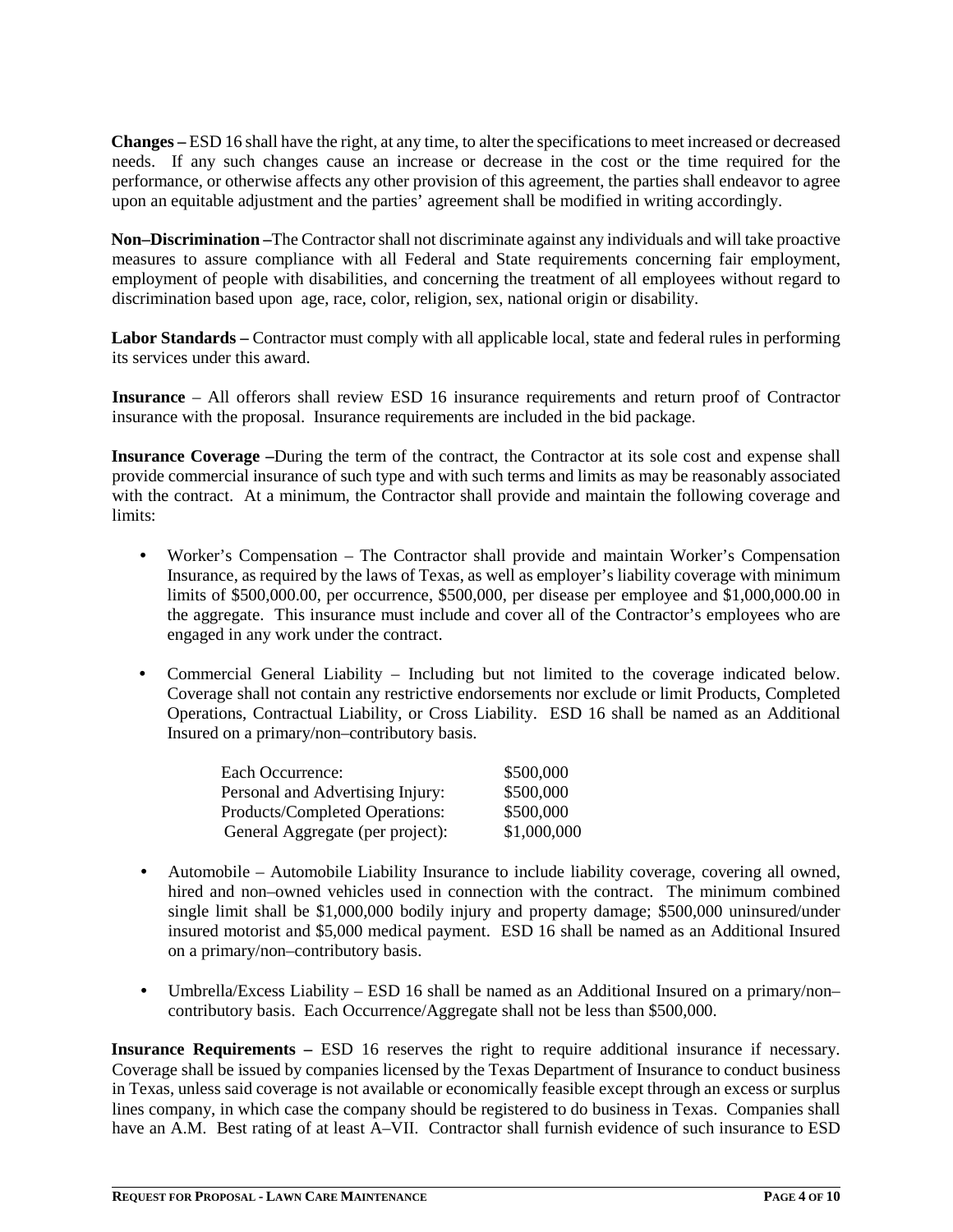16 in the form of unaltered insurance certificates. Policies of insurance required by the contract shall waive all rights of subrogation against ESD 16, its officers, employees and agents. If any applicable insurance policies are cancelled, materially changed, or non–renewed, Contractor shall give written notice to ESD 16 at least thirty (30) days prior to the effective date of any such any such cancellation or material modification and Contractor shall be required to provide evidence of suitable replacement policies prior to the expiration of the original policies. Failure to keep in force the required insurance coverage may result in termination of the contract. Upon request, copies of original insurance policies shall be furnished to ESD 16. The requirements stipulated in this RFP do not establish limits of Contractor liability.

**Termination for Cause** – Once the award has been made, ESD 16 reserves the right to terminate the contract at any time for cause. The violation of any provision or condition contained in the contract, or the refusal, failure, or inability to carry out any provisions of the contract shall constitute sufficient grounds to terminate the contract for cause. Should ESD 16 elect to terminate the contract for cause, ESD 16 will notify the Contractor thirty (30) days prior to the termination date and shall specify the cause for termination as well as the date the termination shall be effective. This termination notice will be issued via a written letter sent by certified U.S. mail.

**Termination Without Cause –** Either ESD 16 or the Contractor may terminate the contract without cause. Written notice of termination must be sent via certified U.S., mail no later than thirty (90) days prior to the termination date.

**Laws** – The Contractor shall follow all federal, state and local laws, rules, codes, ordinances, and regulations applicable to the vendor's services. The contract shall be governed by the laws of the State of Texas.

**Right of Inspection** – The District reserves the right to inspect any item(s) or service location for compliance with the specifications and requirements of ESD 16.

**INDEMNITY** – CONTRACTOR, THE SUCCESSFUL OFFEROR, SHALL INDEMNIFY, DEFEND AND HOLD ESD NO.16 HARMLESS FROM ANY AND ALL CLAIMS FOR PERSONAL INJURY, DEATH AND/OR PROPERTY DAMAGE RESULTING DIRECTLY OR INDIRECTLY FROM CONTRACTOR'S PERFORMANCE. CONTRACTOR SHALL PROCURE AND MAINTAIN, WITH RESPECT TO THE SUBJECT MATTER OF THIS BID, APPROPRIATE INSURANCE COVERAGE INCLUDING, AS A MINIMUM, PUBLIC LIABILITY AND PROPERTY DAMAGE WITH ADEQUATE LIMITS TO COVER CONTRACTOR'S LIABILITY AS MAY ARISE DIRECTLY OR INDIRECTLY FROM WORK PERFORMED UNDER TERMS OF THIS BID. CERTIFICATION OF SUCH COVERAGE MUST BE PROVIDED TO ESD 16 UPON REQUEST.

**References** – Offeror shall provide three to five current customers and contact information in the bid package.

**Employees** – The Contractor certifies that it maintains a drug free workplace environment to ensure worker safety and workplace integrity. The Contractor further agrees their employees shall comply with this policy. The Contractor shall use only qualified personnel to provide the required services. The Contractor shall be responsible for insuring that employees abide by all rules and regulations set forth for the buildings and grounds.

**Suspension of Services** – ESD 16 reserves the right to suspend services to any and all properties to include but not limited to construction, special projects, etc. ESD 16 will not accept and not pay for any services not performed.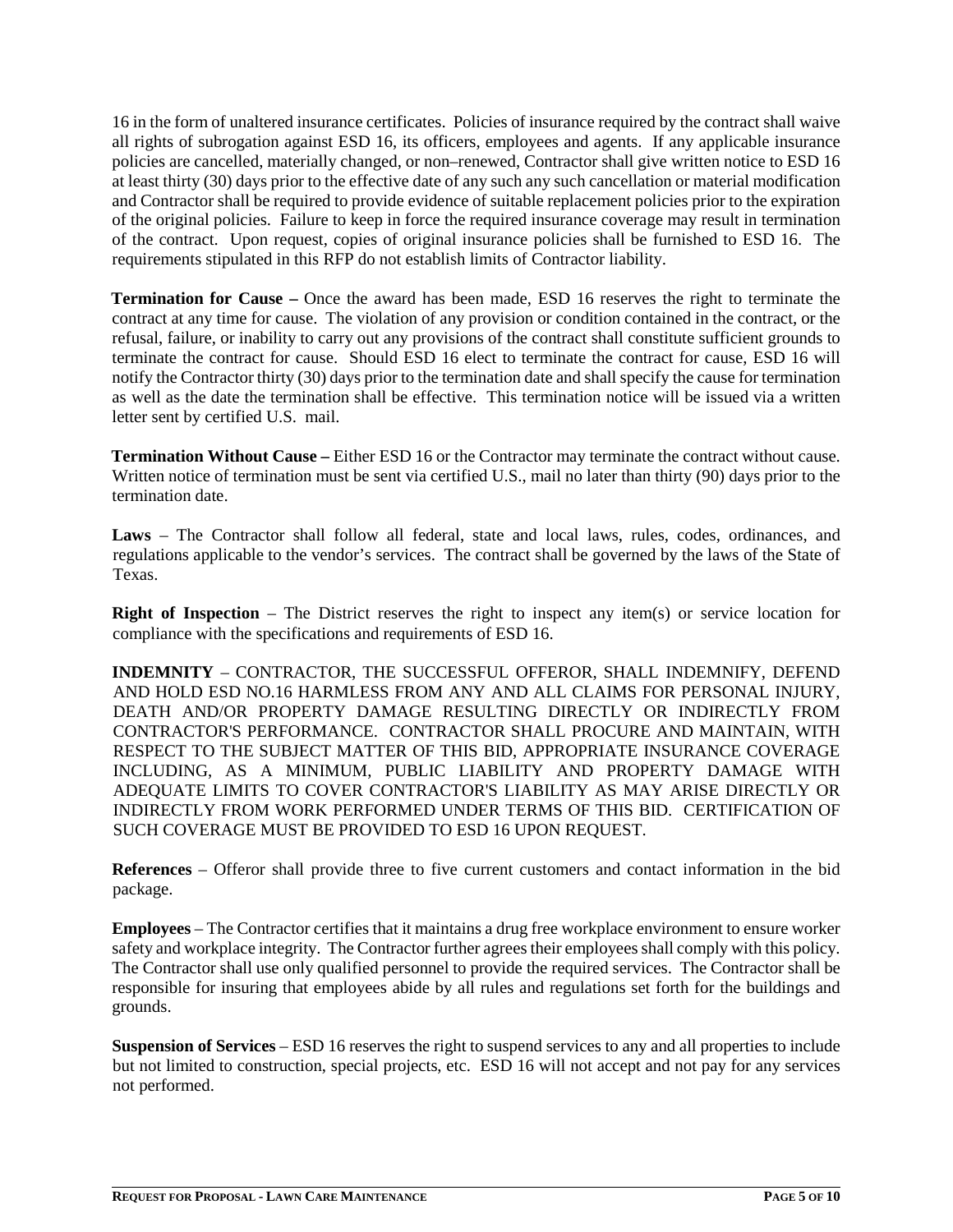**Contact** – The person named below has been designated as the Contact Person for the District. ESD 16 reserves the right to substitute a different person to serve as the District's Contact Person and may provide written notice of such a change to the Contractor at any time. For any questions please contact:

Mr. Leo Mulvehill, ESD Administrator Harris County Emergency Service District No. 16 8681 Louetta Road, Suite 250 Klein, Texas 77379 [LMulvehill@hcesd16.org](mailto:LMulvehill@hcesd16.org)

**Jobsite** – The Contractor shall provide adequate protection to all persons (Contractor employees, ESD 16 personnel, and the public), adjacent property, and utilities, and shall avoid unnecessary interference with the public, property, and facilities. Courtesy to homeowners, landowners, and ESD 16 personnel is required at all times. The Contractor shall report all accidents and complaints concerning contact with the general public to the Contact Person within twenty–four (24) hours. A written summary must be furnished in not more than forty–eight (48) hours of the incident. Contractor shall assume full responsibility for any loss of, or damage to private and ESD 16 property by its employees or agents and will reimburse the private individual and ESD 16 in the event of any loss of or damage to said property from any cause

## 3. SCOPE OF SERVICES

The successful Contractor shall furnish all permits and provide all materials, equipment and labor necessary to perform the services noted in this Scope of Services.

**Lawn Care** – Mowing shall be performed on a bi–weekly basis (every other week)

- Manicured Mowing All turf areas within the specified management area shall be manicured to a turf level of approximately 2" above soil level. This height should be adjusted to meet the seasonal requirements for spring, summer, fall and winter. This height shall also be adjusted as to defend against burning of lawn during summer months. All turf clippings shall be removed via mowing attachments and shall be disposed of in a proper container. All stations with fencing shall have a transition cut made where accessible on the opposite side of the fence
- Manicured edging Curbs, sidewalks, driveways, soil bed, tree ring and flagpole soil bed rings shall be edged with steel blade equipment.
- Manicured Trimming Monofilament trimmers shall be allowed around light poles, fences (both sides) or barriers.
- Pasture Cut A pasture cut is areas designated to be cut with a rotary single, double, flex wing or bat wing style mower. These areas shall be cut to a maximum height of 6" during each visit.

**Trimming and Edging** – Performed on a bi–weekly basis (every other week)

- All curbs, sidewalks, ditches, buildings, poles, and transformers will be edged or trimmed at the time of the bi–weekly grass cutting. This should include expansion joints in the sidewalks and concrete curbing/gutter along the roads.
- Precautions shall be taken to maintain blades on edging equipment in a sharp condition to provide a clean, even cut and to prevent uneven edging.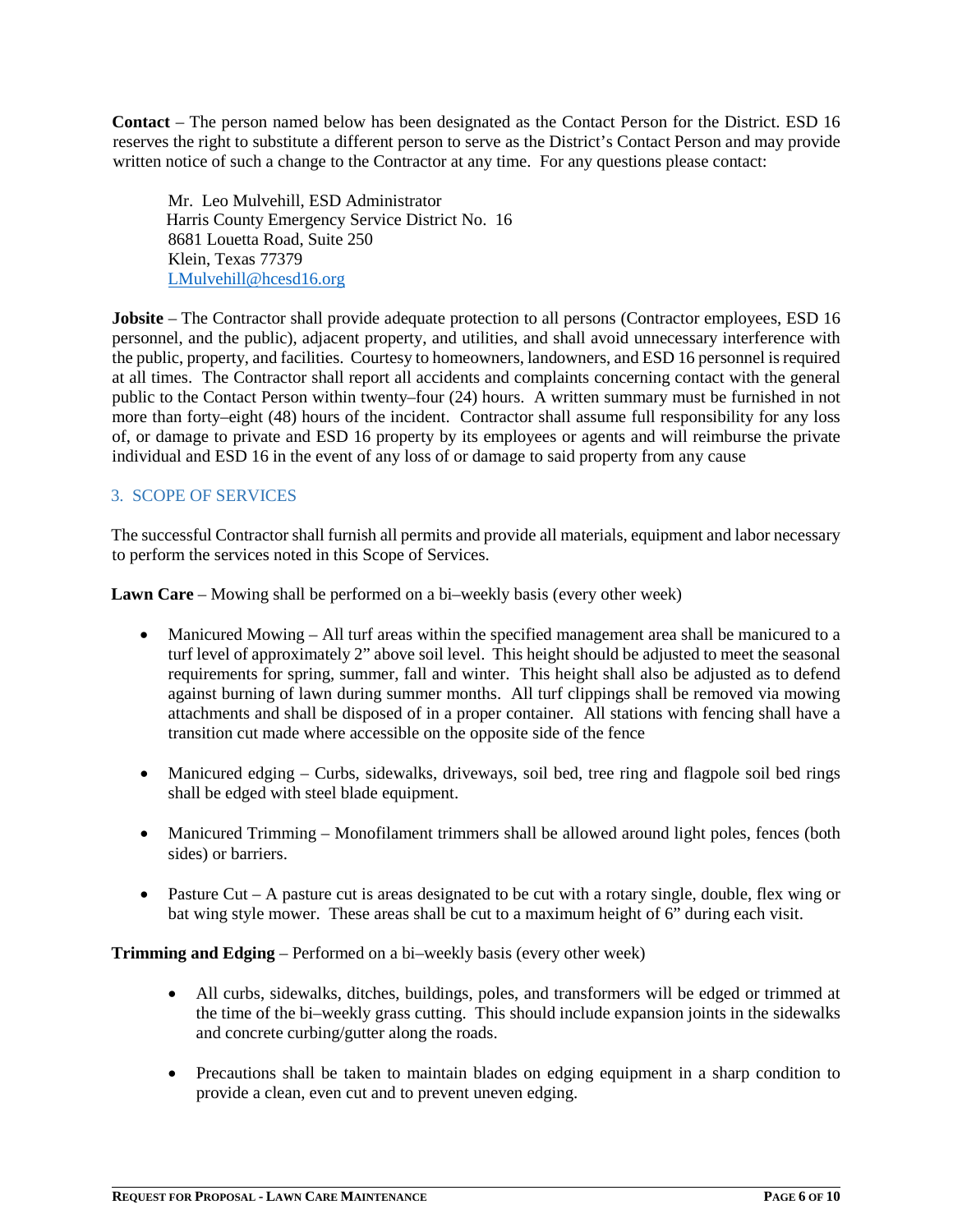• Trimming with string trimmers will be done in ditches, around trees, foundations, walls, and other structures to insure a neat appearance. The Contractor shall replace all items that have been damaged during mowing and trimming operations.

**Ground Cover/Shrubs** – Performed on a bi–weekly basis (every other week)

- Pruning Pruning shall include shrubs and ground cover. All pruning shall be done as to keep the plant material inbounds, trimmed according to nature and aesthetically pleasing. All pruning may be done with hand tools or power equipment.
- Dead or missing shrubs Minor sized dead shrubs shall be removed from flower beds. Major sized dead shrubs and the replacement of shrubs shall be handled on a case by case basis.
	- Minor shrubs Common shrubs found in flower beds with an approximate height of less than 24".
	- Major Shrubs Shrubs with an approximate height of 24" or taller and that are used for privacy cover or property divider.

**Weed Control** – Performed on a bi–weekly basis (every other week)

- Turf Weed Control Turf weed control shall be post emergence control and shall use an industry standard type herbicide. The herbicide or application shall not damage surrounding plant material or turf areas and shall be used in accordance with the manufacture guidelines.
- Spray Lines Any hardscaped areas such as sidewalks, driveways and building edges around hardscaped areas shall be sprayed with a contact federally approved herbicide to eliminate weed growth in these areas. The herbicide or application shall not damage surrounding plant material or turf areas and shall be used in accordance with the manufacture guidelines.
- Soil Bed Care Manual weed control and minor reshaping of beds.
- Rock Beds Manual weed control and sprayed with a contact federally approved herbicide to eliminate weed growth in these areas. The herbicide or application shall not damage surrounding plant material or turf areas and shall be used in accordance with the manufacture guidelines.

**Insect & Disease Control** – Performed on a bi–weekly basis (every other week)

- Insect and disease inspection All areas in the specified management area will be inspected by the Contractor for disease or insect infestation and reported to the ESD 16 Contact Person. The Contractor shall recommend a control measure to remedy the issue with a cost estimate. Insect and disease control are an additional cost over the contract price.
- Fire Ant Control Fire ant infestations or mounds shall be treated during the course of landscape maintenance task. The pesticide or application shall not damage surrounding plant material or turf areas and shall be used in accordance with the manufacture guidelines.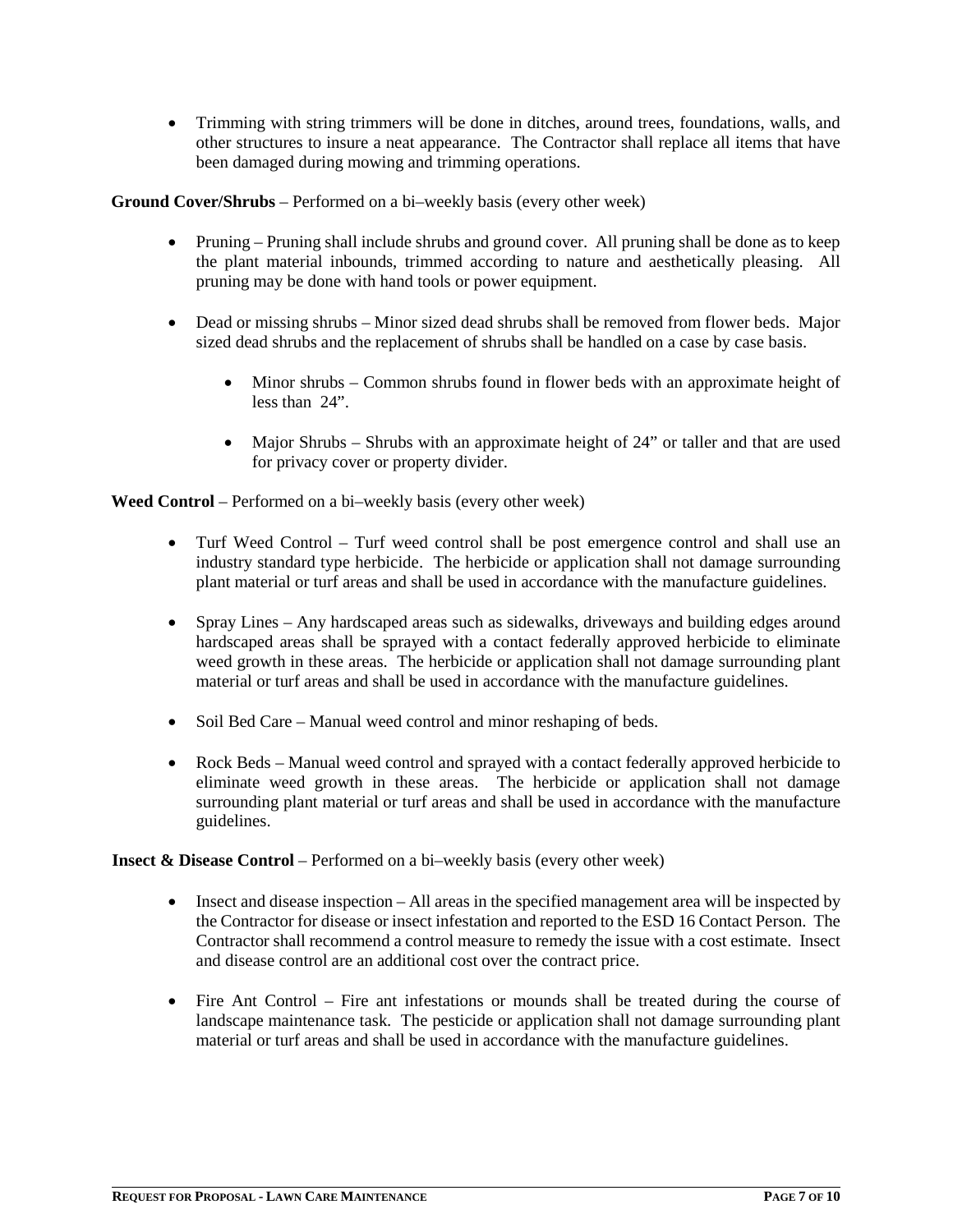**Fertilization** – This service shall be performed on a bi–annual basis (two (2) times per year)

- Turf Fertilization– Turf fertilizations shall be done in accordance with spring weed emergence and fall winterization. Fertilization shall balance and shall fall within a specific guideline as to accomplish the above task. Application of fertilizer by the Contractor should be applied at a rate of 1.5 to 2 pounds of Nitrogen per 1000 square feet in late Spring and late Fall. Fertilizers such as ammonium sulfate and urea should be avoided. Complete fertilizers are preferred which contain potassium and phosphorus.
- Fertilizer Proof Type, brand and analysis shall be submitted for approval to ESD 16 Contact Person prior to application. The fertilizer proof information shall also be included in the monthly invoice.
- Fertilizer type Granular fertilizer shall be used and applied to all appropriate turf areas. All overflow granules shall be removed from all stone or concrete areas prior to any moisture being applied.
- Spring Fertilizer This fertilizer shall be a Weed and Feed with a comparable analysis of 30– 10–10.
- Fall Fertilizer This fertilizer shall be a Winterize fertilizer with a comparable analysis of 20–  $0-15.$

## **Irrigation Systems** – (NOTE\* NOT ALL FACILITIES HAVE IRRIGATION SYSTEMS)

• Irrigation system Repairs and Damage – Contractor shall be liable and shall refund the ESD any items damaged during the lawn care maintenance. ESD 16 will hire, at Contractor expense, a sprinkler contractor to repair all major or minor damages. Contractor shall be liable for all labor and parts cost associated with sprinkler contractor.

**Tree Inspection** – Performed as set forth below:

• Quarterly Checks – All trees shall be inspected at least every 3 months. Any trees found to need pruning or are damaged will be reported to ESD 16 within 2 business days.

**Debris Removal** – Performed on a bi–weekly basis (every other week)

Basic Debris Removal – Debris removal shall consist of basic yard debris such as dead plant materials, clippings, and road trash and yard limbs. This debris may be removed by sweeping or mechanical blower. Debris shall not be blown into flower beds or on the property of others. Small sticks and branches along with trash will be removed by the Contractor during the bi–weekly mowing.

**Special Service** – Performed on quarterly basis as specified:

All of the ESD 16 locations shall receive the basic service described above in addition to mulch, mulch maintenance and annual flowers. All beds shall have the old annuals removed, new annuals planted and mulch added as needed to give a fresh clean appearance. All annuals shall show resilience and color the for the time of year.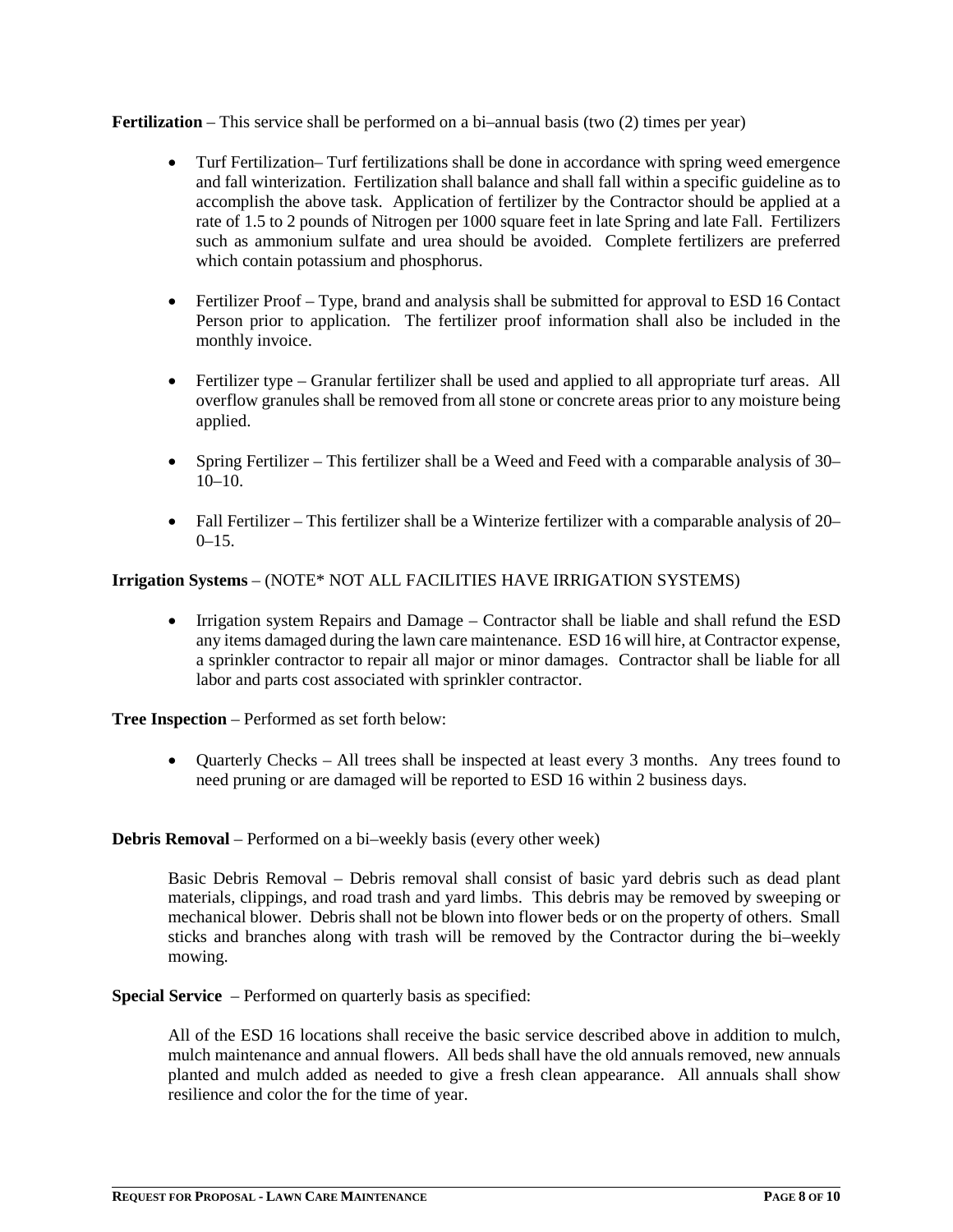| March           | <b>Spring Annuals</b> |  |
|-----------------|-----------------------|--|
| .Iune           | <b>Summer Annuals</b> |  |
| October         | <b>Fall Annuals</b>   |  |
| <b>December</b> | <b>Winter Annuals</b> |  |

**Record Keeping –** The Contractor shall keep and maintain records which will enable ESD 16, as well as the Contractor, to ascertain and determine clearly and accurately the sites that have been mowed. The method of record keeping shall be provided by the Contractor and approved by ESD 16 prior to beginning the contract. Records shall conform to all applicable federal, state and local regulations.

**Accessibility** – Due to access limitations at each site, working hours are limited to weekday daylight hours, excluding holidays.

#### 4. FIRE STATION LOCATIONS

**Graphical Depictions** – The links below will provide an aerial view of each station.

KVFD St. #1 18337 STUEBNER AIRLINE <https://www.hcesd16.org/images/pdf-files/2020/Lawncare-RFP/KVFD-St1.pdf>

KVFD St. #2 14640 GLADEBROOK <https://www.hcesd16.org/images/pdf-files/2020/Lawncare-RFP/KVFD-St2.pdf>

KVFD St. #3 9755 LANDRY BLVD <https://www.hcesd16.org/images/pdf-files/2020/Lawncare-RFP/KVFD-St3.pdf>

KVFD St. #4 16810 SQUYRES <https://www.hcesd16.org/images/pdf-files/2020/Lawncare-RFP/KVFD-St4.pdf>

KVFD St. #5 8230 BOUDREAUX RD <https://www.hcesd16.org/images/pdf-files/2020/Lawncare-RFP/KVFD-St5.pdf>

KVFD St. #6 18222 N ELDRIDGE PWY <https://www.hcesd16.org/images/pdf-files/2020/Lawncare-RFP/KVFD-St6.pdf>

KVFD St. #7 19302 T. C. JESTER <https://www.hcesd16.org/images/pdf-files/2020/Lawncare-RFP/KVFD-St7.pdf>

KVFD St. #8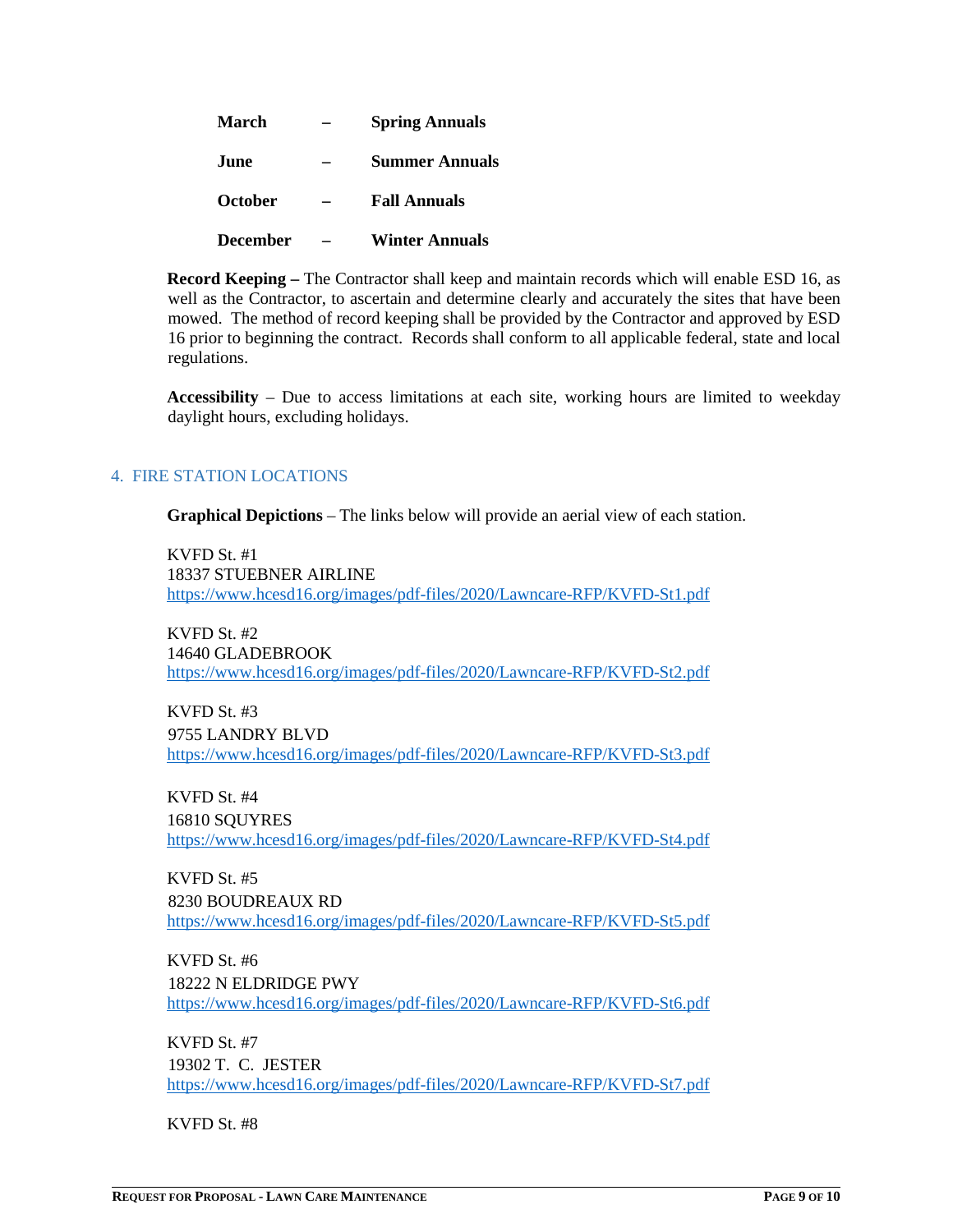9600 CRESENT CLOVER <https://www.hcesd16.org/images/pdf-files/2020/Lawncare-RFP/KVFD-St8.pdf>

KVFD Shop 5518 WINDING RIDGE <https://www.hcesd16.org/images/pdf-files/2020/Lawncare-RFP/KVFD-Shop.pdf>

KVFD Dowdell 8134 DOWDELL RD <https://www.hcesd16.org/images/pdf-files/2020/Lawncare-RFP/KVFD-Dowdell.pdf>

KVFD Gregson 11520 GREGSON RD <https://www.hcesd16.org/images/pdf-files/2020/Lawncare-RFP/KVFD-Gregson.pdf>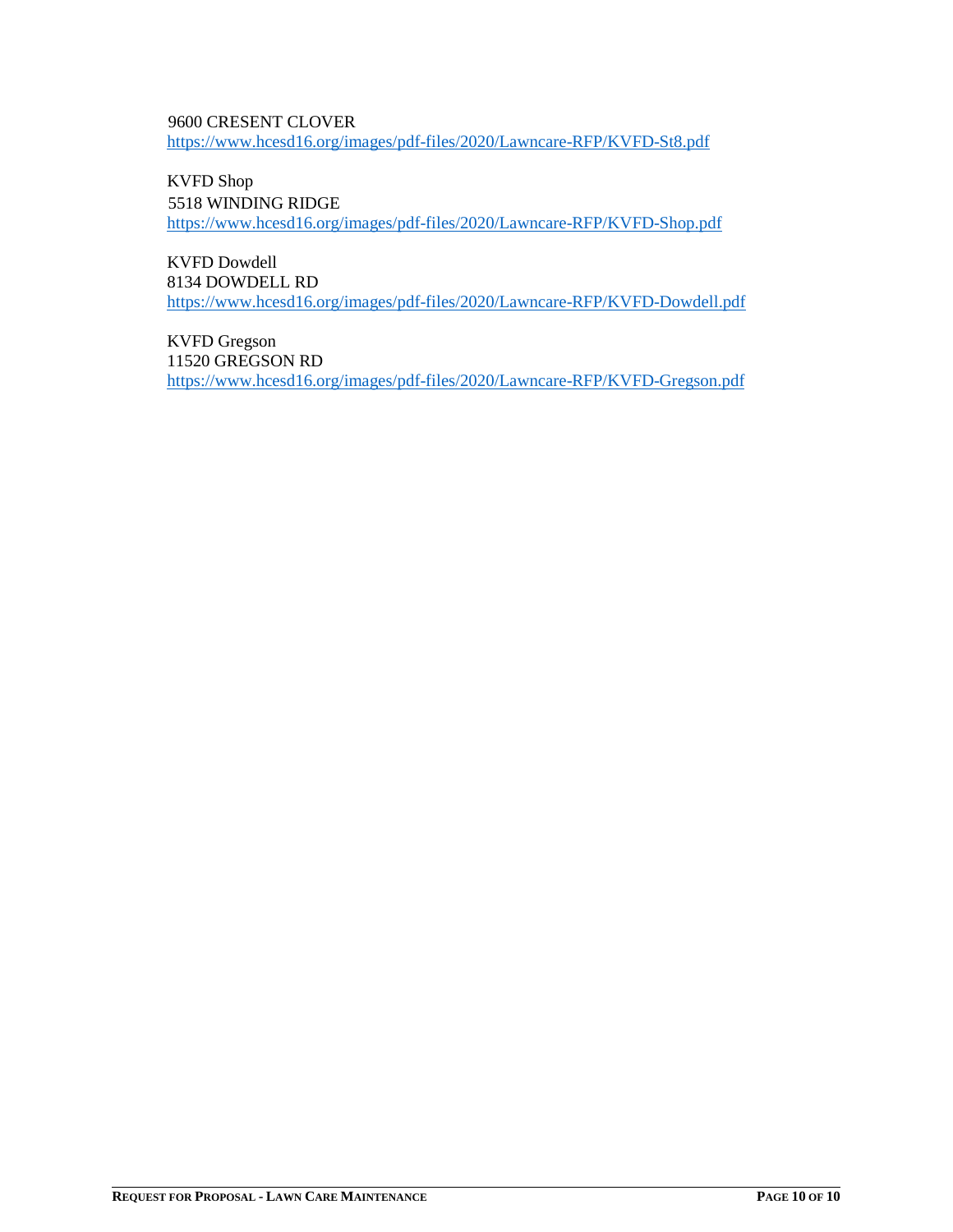# 2020 – 2021 LAWN CARE MAINTENANCE PROPOSAL PRICING FOR HARRIS COUNTY EMERGENCY SERVICES DISTRICT NO. 16

This Proposal is submitted to Harris County ESD No. 16.

Date: \_\_\_\_\_\_\_\_\_\_\_\_\_\_\_\_\_\_\_\_\_\_\_\_\_\_\_\_\_\_\_\_\_\_\_\_\_\_\_\_\_\_\_\_\_\_\_\_\_

Contractor:

- 1. The undersigned Contractor proposes and agrees, if this Proposal is accepted, to enter into a Contract with ESD 16 to complete all work as specified or indicated in the proposal documents for the price specified below, within the time frames outlined, and in accordance with this Request for Proposal.
- 2. In submitting this Proposal, Contractor represents that:
	- (a) Contractor has examined copies of the proposal and the following addenda:

| Date | Number |  |  |
|------|--------|--|--|
|      |        |  |  |
|      |        |  |  |
|      |        |  |  |

- (b) Contractor has examined each site and locality where the work is to be performed, the legal requirements (federal, state and local laws, ordinances, rules and regulations) and the conditions affecting cost, progress or performance of the work and has made such independent investigations as Contractor deems necessary.
- (c) Contractor will provide all necessary tools, machinery, apparatus, and all means necessary to complete the work and will furnish all materials, equipment, apparatus, and all else necessary to complete such work in a first class manner and in accordance with provided specifications.
- (d) This Proposal is genuine and not made in the interest of or on behalf of any undisclosed person, firm or corporation and is not submitted in conformity with any agreement or rules of any group, association, organization or corporation; Contractor has not directly or indirectly induced or solicited any other Contractor to submit a false or sham proposal; Contractor has not solicited or induced any person, firm or a corporation to refrain from proposing; and Contractor has not sought by collusion to obtain for himself any advantage over any other Contractor or over ESD 16.
- (e) Contractor certifies that this proposal is made in good faith and without collusion or connection with any other person and that no official or employee of ESD 16 will be admitted to any share or part of the Contract or any benefit therefrom if the Contract is awarded to this company.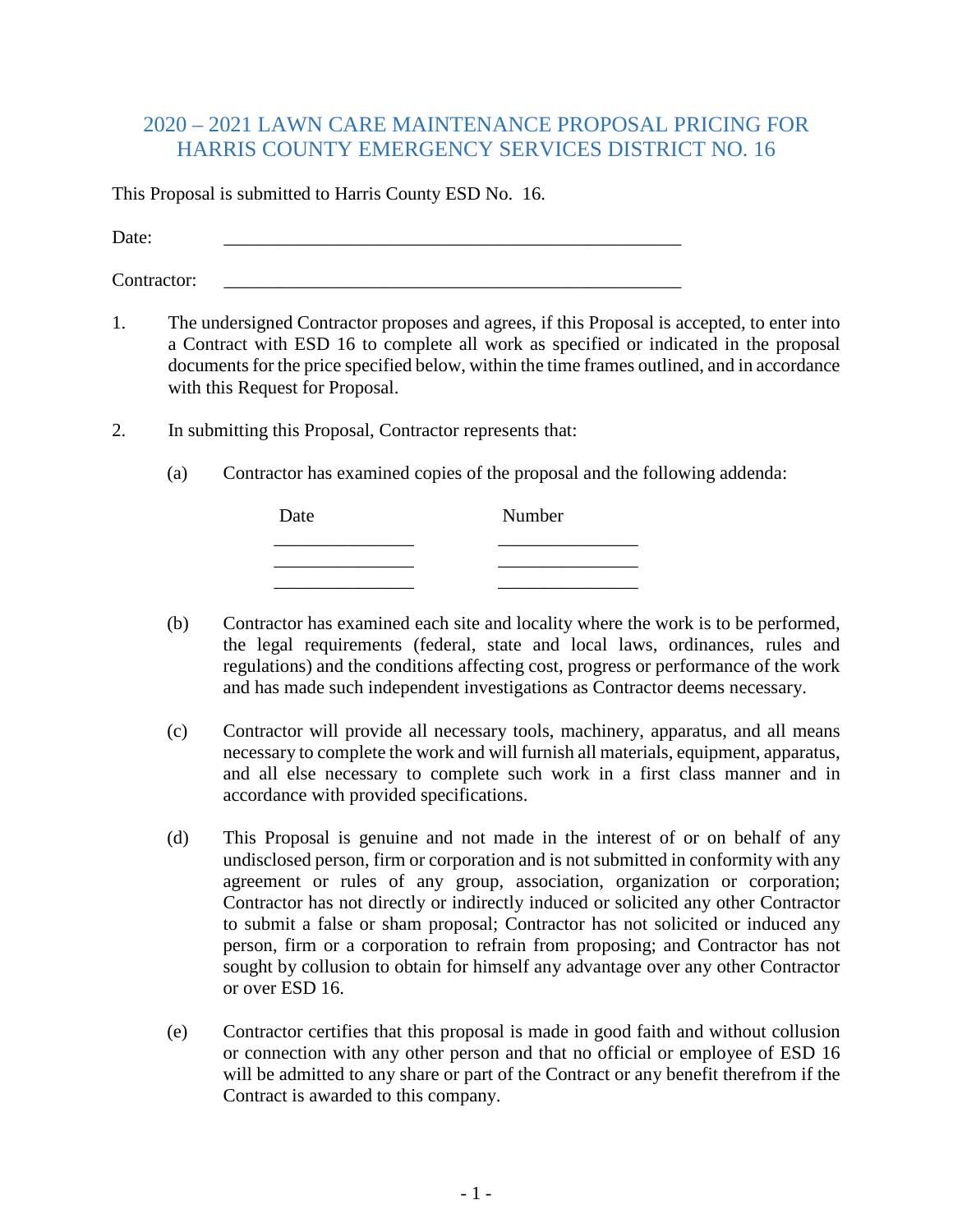- 3. In submitting this Proposal, Contractor certifies that he/she has read and accepted the terms and conditions outlined in the Request for Proposal document.
- 4. Contractor agrees to begin work immediately after contract approval and issuance of a purchase order which will be in conjunction with executed contract.

The undersigned is:

- (a) A corporation, incorporated in the State of
- (b) A limited liability company, formed in the State of
- (c) A partnership, consisting of the following partners, whose full names are:

(d) An individual whose full name is:

Contractor (Firm Name)

Signature

Name and Title

Date:

| <b>Street Address:</b> |  |
|------------------------|--|
|                        |  |

| City, State Zip: |  |
|------------------|--|
|                  |  |

5. Contractor will complete the work as described in the Proposal documents for the following price: